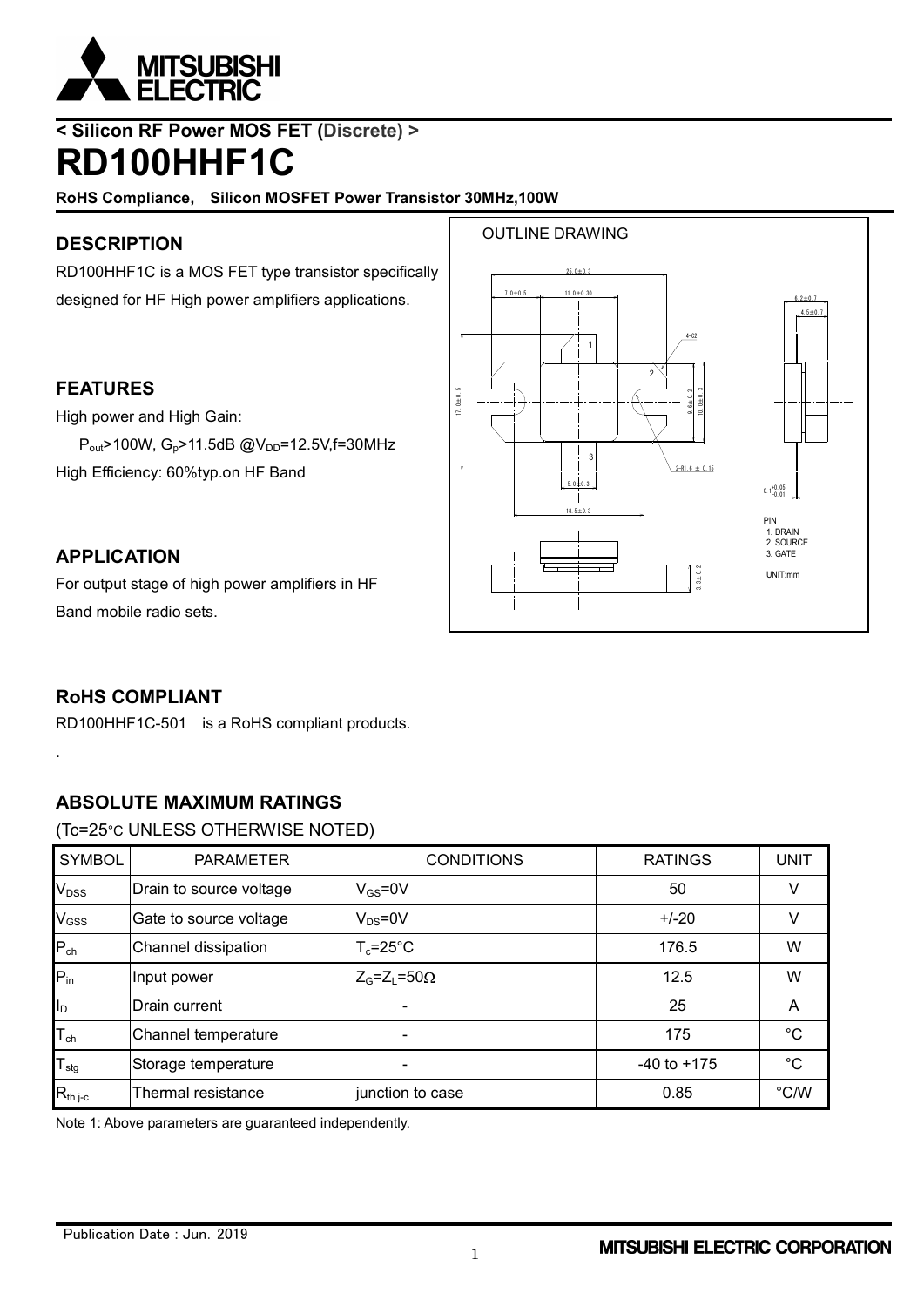**RoHS Compliance, Silicon MOSFET Power Transistor 30MHz,100W**

## **ELECTRICAL CHARACTERISTICS** (T<sub>c</sub>=25°C UNLESS OTHERWISE NOTED)

| <b>SYMBOL</b>    | <b>PARAMETER</b>               | <b>CONDITIONS</b>                                       | <b>LIMITS</b> |                          |      | <b>UNIT</b>   |
|------------------|--------------------------------|---------------------------------------------------------|---------------|--------------------------|------|---------------|
|                  |                                |                                                         | <b>MIN</b>    | <b>TYP</b>               | MAX. |               |
| $I_{DSS}$        | Zerogate voltage drain current | $V_{DS}$ =17V, $V_{GS}$ =0V                             |               |                          | 10   | uA            |
| $I_{GSS}$        | Gate to source leak current    | $V_{GS}$ =10V, $V_{DS}$ =0V                             |               |                          | 1    | uA            |
| V <sub>TH</sub>  | Gate threshold voltage         | $V_{DS}$ =12V, $I_{DS}$ =1mA                            | 1.5           | $\overline{\phantom{a}}$ | 4.5  | V             |
| $P_{\text{out}}$ | Output power                   | $f=30MHz$ , $V_{DD}=12.5V$                              | 100           | 110                      |      | W             |
| ηp               | Drain efficiency               | $ P_{in}=7W, I_{DO}=1.0A$                               | 55            | 60                       |      | $\frac{0}{0}$ |
|                  | Load VSWR tolerance            | $V_{DD}$ =15.2V, $P_{out}$ =100W( $P_{in}$ Control)     | No destroy    |                          |      |               |
|                  |                                | $f=30$ MHz, $I_{DQ}=1.0$ A, Z <sub>G</sub> =50 $\Omega$ |               |                          |      |               |
|                  |                                | Load VSWR=20:1(All Phase)                               |               |                          |      |               |

Note : Above parameters , ratings , limits and conditions are subject to change.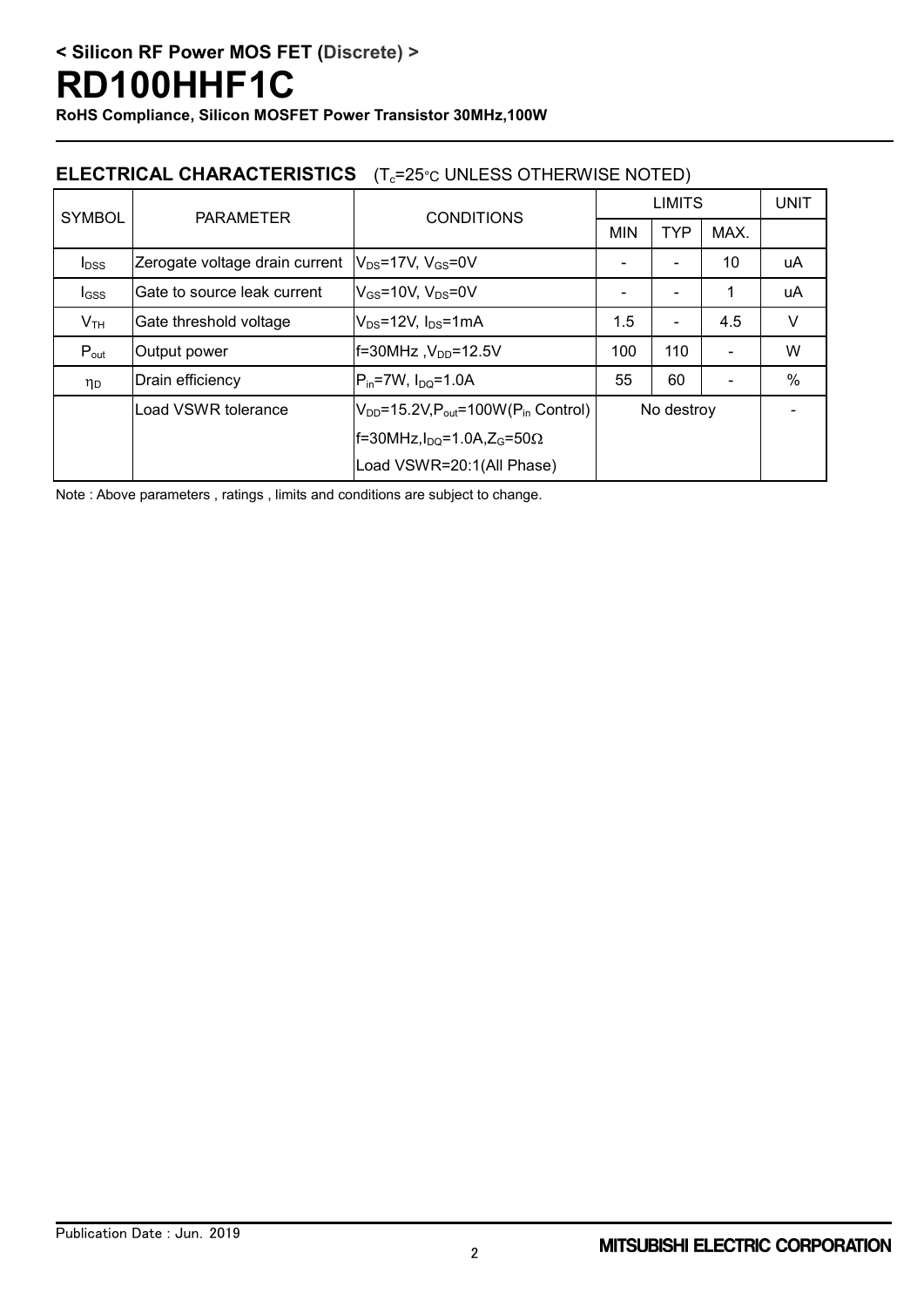### TYPICAL CHARACTERISTICS





 $\Omega$ 10 20 0 5 10 15 20 25 30 **Crss (pF) VDS (V)**



0 100  $\overline{a}$  200 300 **Coss (pF)** 400 500 0 5 10 15 20 25 30 **V**<sub>DS</sub> (V) **VDS - Coss CHARACTERISTICS** T<sub>a</sub>= +25 ℃<br>f=1 MHz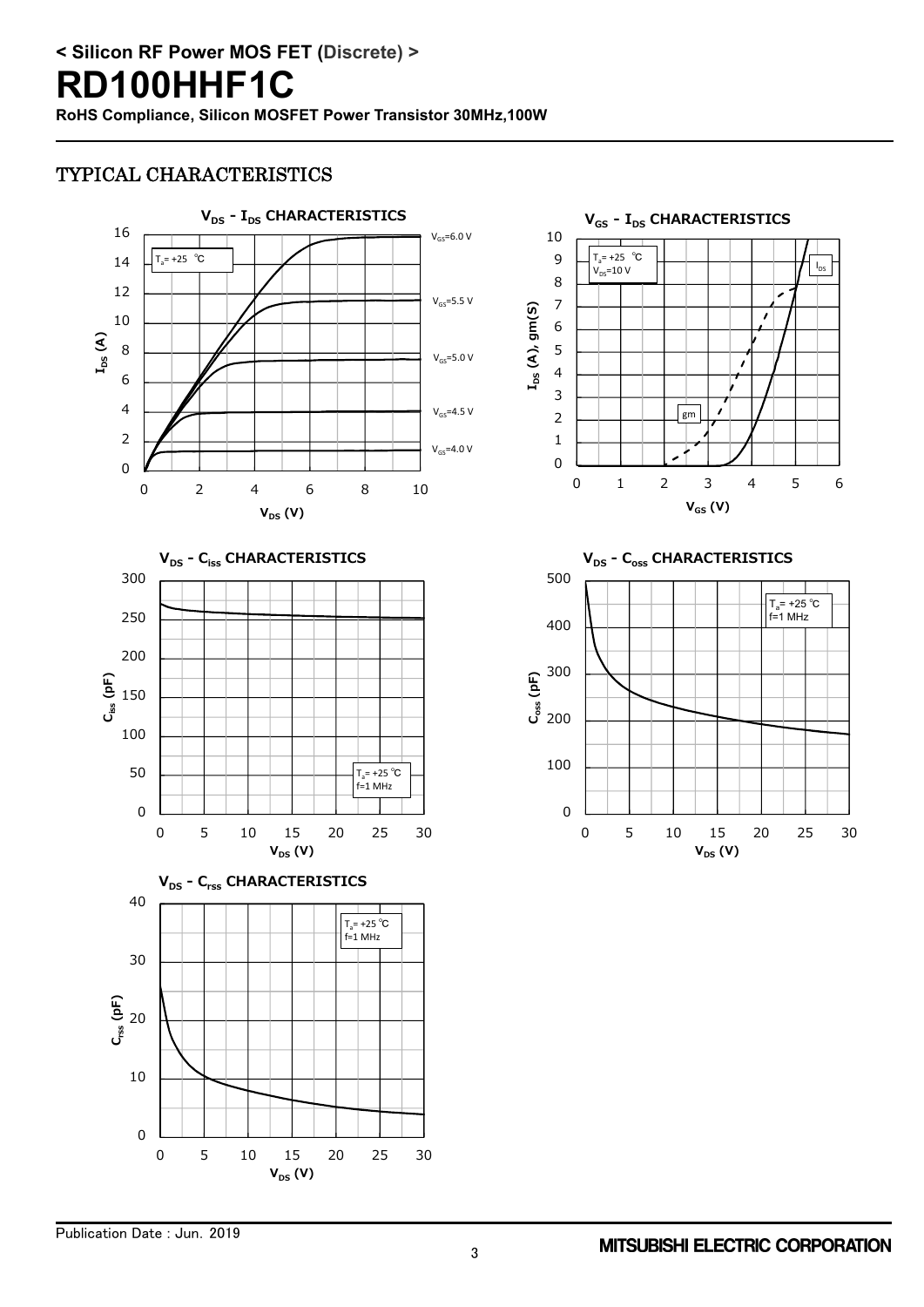## **< Silicon RF Power MOS FET (Discrete) >**

## **RD100HHF1C**

**RoHS Compliance, Silicon MOSFET Power Transistor 30MHz,100W**





#### 20 30 40 50 **ηD (%)** 60 70 80 0 20 40 60 80 100 120 0 2 4 6 8 10 **Pout (W), IDD (A) Pin (W) Pin - Pout CHARACTERISTICS @f=30 MHz**  $T_a$ = +25 °C  $f = 30$  MHz  $V_{DD}$ = 12.5 V  $I_{\text{DQ}} = 1.0 \text{ A}$ Pout  $\eta_D$  $I_{DD}$



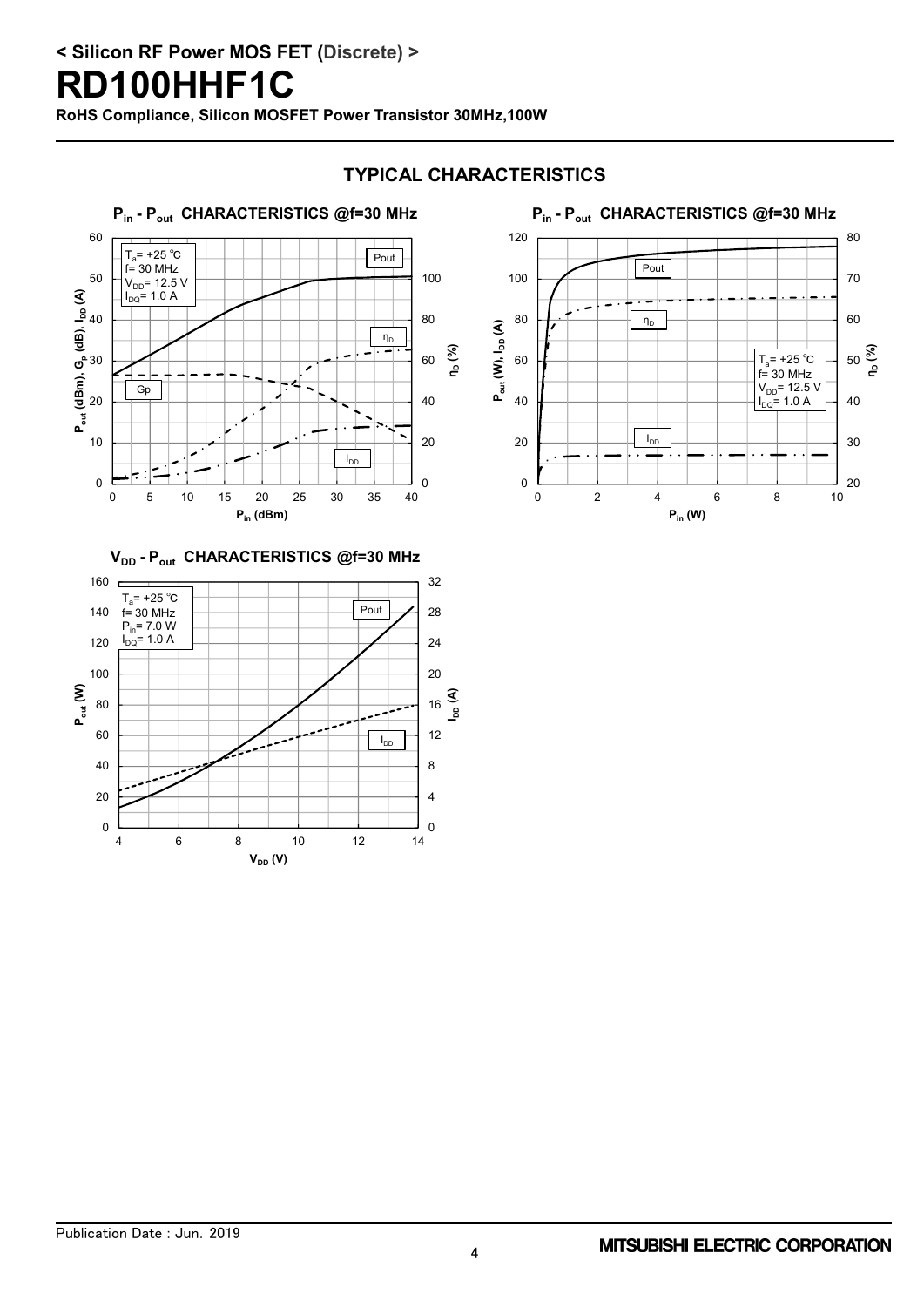# **< Silicon RF Power MOS FET (Discrete) >**

# **RD100HHF1C**

**RoHS Compliance, Silicon MOSFET Power Transistor 30MHz,100W**

## **TEST CIRCUIT(f=30MHz)**

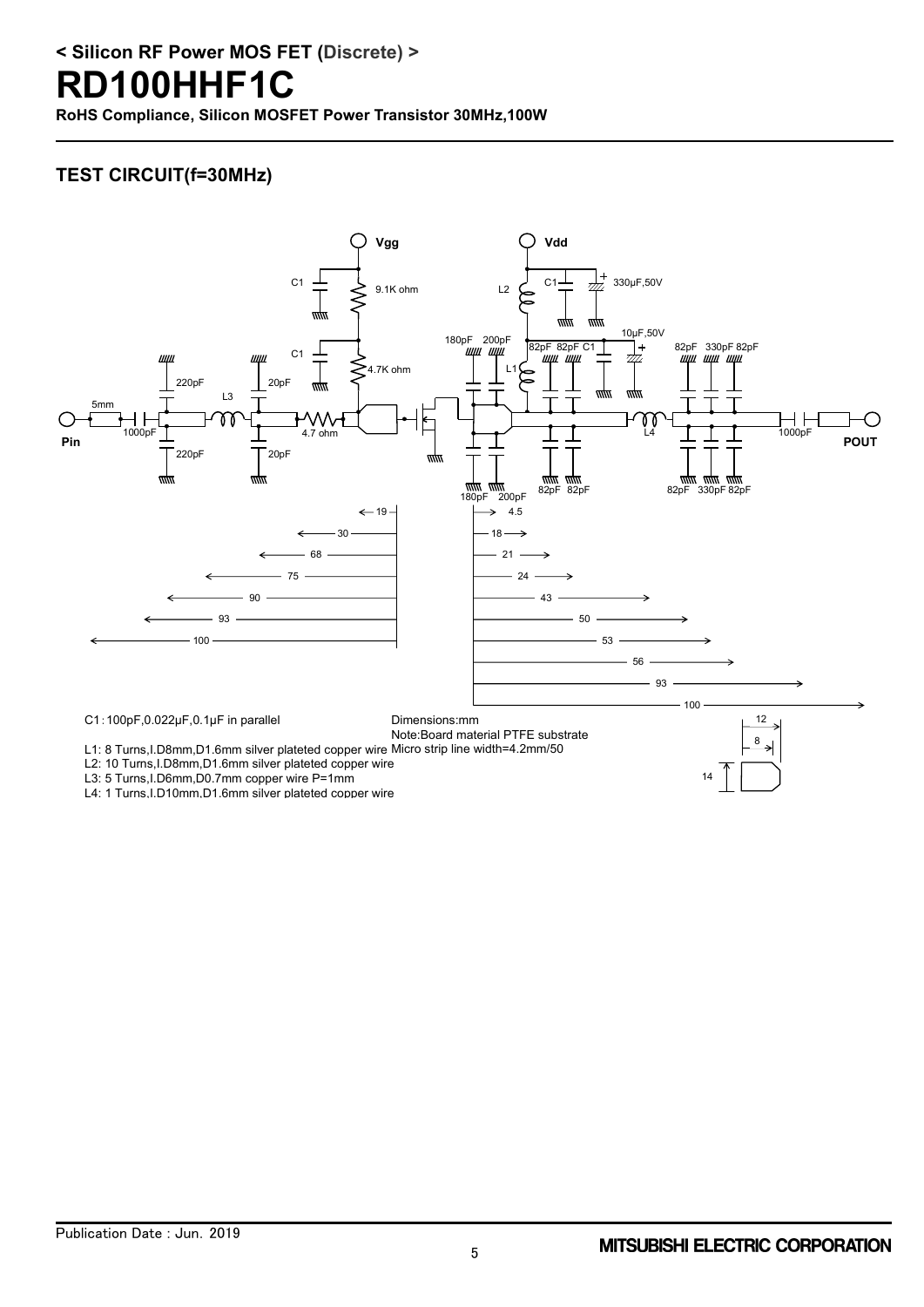| Freq. | S <sub>11</sub> |          | S21    |        | S <sub>12</sub> |         | S22   |          |
|-------|-----------------|----------|--------|--------|-----------------|---------|-------|----------|
| (MHz) | (mag)           | (ang)    | (mag)  | (ang)  | (mag)           | (ang)   | (mag) | (ang)    |
| 10    | 0.984           | $-156.8$ | 55.469 | 101.2  | 0.010           | 11.7    | 0.724 | $-157.2$ |
| 20    | 0.848           | $-167.4$ | 26.743 | 87.2   | 0.009           | $-0.9$  | 0.771 | $-167.5$ |
| 30    | 0.830           | $-170.2$ | 17.376 | 79.6   | 0.009           | $-8.1$  | 0.783 | $-169.9$ |
| 40    | 0.829           | $-171.2$ | 12.668 | 73.6   | 0.008           | $-13.1$ | 0.798 | $-170.6$ |
| 50    | 0.835           | $-171.7$ | 9.819  | 68.3   | 0.008           | $-18.2$ | 0.810 | $-170.9$ |
| 60    | 0.844           | $-172.0$ | 7.901  | 63.6   | 0.008           | $-21.8$ | 0.824 | $-171.2$ |
| 70    | 0.854           | $-172.3$ | 6.520  | 59.3   | 0.007           | $-25.7$ | 0.837 | $-171.1$ |
| 80    | 0.863           | $-172.6$ | 5.477  | 55.4   | 0.007           | $-29.0$ | 0.849 | $-171.3$ |
| 90    | 0.873           | $-172.9$ | 4.669  | 51.8   | 0.006           | $-31.8$ | 0.863 | $-171.6$ |
| 100   | 0.881           | $-173.2$ | 4.018  | 48.6   | 0.006           | $-34.1$ | 0.873 | $-171.9$ |
| 150   | 0.915           | $-174.9$ | 2.166  | 36.0   | 0.004           | $-39.5$ | 0.918 | $-173.6$ |
| 200   | 0.934           | $-176.7$ | 1.335  | 27.3   | 0.003           | $-40.5$ | 0.943 | $-175.3$ |
| 250   | 0.942           | $-178.2$ | 0.899  | 21.4   | 0.002           | $-22.8$ | 0.960 | $-176.9$ |
| 300   | 0.944           | $-179.3$ | 0.642  | 16.7   | 0.001           | 23.4    | 0.971 | $-178.2$ |
| 350   | 0.945           | 180.0    | 0.483  | 13.3   | 0.001           | 58.4    | 0.975 | $-179.6$ |
| 400   | 0.950           | 179.5    | 0.379  | 10.5   | 0.002           | 72.1    | 0.978 | 179.3    |
| 450   | 0.958           | 178.7    | 0.304  | 7.8    | 0.003           | 80.9    | 0.980 | 178.3    |
| 500   | 0.963           | 177.8    | 0.248  | 6.1    | 0.004           | 82.7    | 0.977 | 177.4    |
| 550   | 0.966           | 177.0    | 0.207  | 4.6    | 0.004           | 83.4    | 0.972 | 176.8    |
| 600   | 0.969           | 176.2    | 0.177  | 3.2    | 0.005           | 84.2    | 0.974 | 176.4    |
| 650   | 0.970           | 175.4    | 0.152  | 1.2    | 0.006           | 83.7    | 0.976 | 175.9    |
| 700   | 0.971           | 174.7    | 0.131  | $-0.4$ | 0.007           | 84.4    | 0.977 | 175.4    |
| 750   | 0.973           | 174.0    | 0.118  | 0.2    | 0.007           | 83.7    | 0.981 | 174.7    |
| 800   | 0.973           | 173.2    | 0.105  | $-1.0$ | 0.008           | 83.5    | 0.982 | 174.0    |
| 850   | 0.974           | 172.5    | 0.090  | $-3.7$ | 0.009           | 84.5    | 0.982 | 173.2    |
| 900   | 0.975           | 171.8    | 0.081  | $-3.1$ | 0.010           | 82.4    | 0.983 | 172.6    |
| 950   | 0.975           | 171.0    | 0.071  | $-3.8$ | 0.011           | 82.0    | 0.982 | 172.1    |
| 1000  | 0.977           | 170.3    | 0.064  | $-2.2$ | 0.011           | 81.6    | 0.978 | 171.5    |

### **RD100HHF1C S-PARAMETER DATA (@VDS=12.5V, IDQ=800mA)**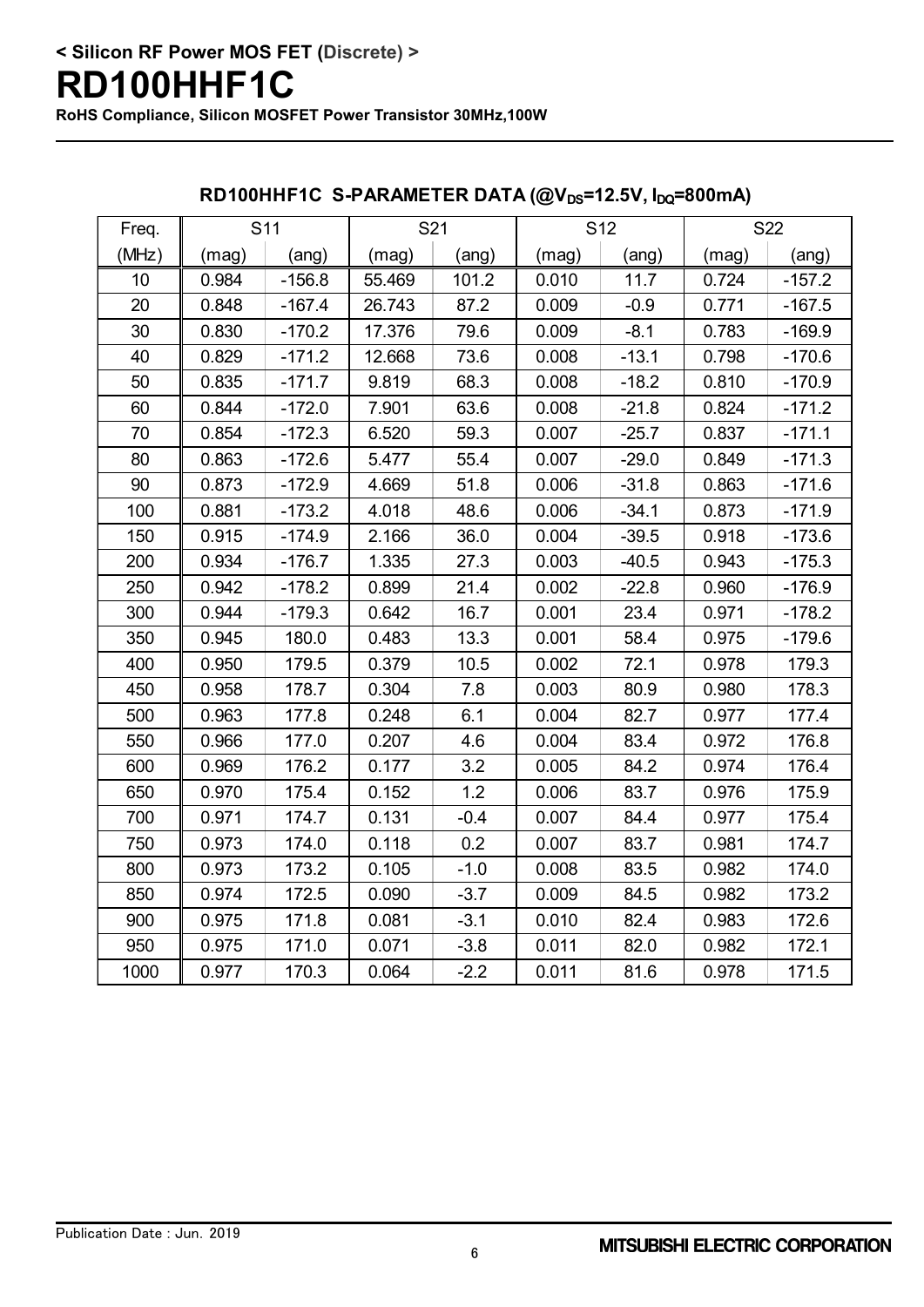**< Silicon RF Power MOS FET (Discrete) >**

## **RD100HHF1C**

**RoHS Compliance, Silicon MOSFET Power Transistor 30MHz,100W**

### **ATTENTION:**

- 1.High Temperature ; This product might have a heat generation while operation,Please take notice that have a possibility to receive a burn to touch the operating product directly or touch the product until cold after switch off. At the near the product,do not place the combustible material that have possibilities to arise the fire.
- 2.Generation of High Frequency Power ; This product generate a high frequency power. Please take notice that do not leakage the unnecessary electric wave and use this products without cause damage for human and property per normal operation.
- 3.Before use; Before use the product,Please design the equipment in consideration of the risk for human and electric wave obstacle for equipment.

### **PRECAUTIONS FOR THE USE OF MITSUBISHI SILICON RF POWER DEVICES:**

- 1. The specifications of mention are not guarantee values in this data sheet. Please confirm additional details regarding operation of these products from the formal specification sheet. For copies of the formal specification sheets, please contact one of our sales offices.
- 2.RA series products (RF power amplifier modules) and RD series products (RF power transistors) are designed for consumer mobile communication terminals and were not specifically designed for use in other applications. In particular, while these products are highly reliable for their designed purpose, they are not manufactured under a quality assurance testing protocol that is sufficient to guarantee the level of reliability typically deemed necessary for critical communications elements and In the application, which is base station applications and fixed station applications that operate with long term continuous transmission and a higher on-off frequency during transmitting, please consider the derating, the redundancy system, appropriate setting of the maintain period and others as needed. For the reliability report which is described about predicted operating life time of Mitsubishi Silicon RF Products , please contact Mitsubishi Electric Corporation or an authorized Mitsubishi Semiconductor product distributor.
- 3. RD series products use MOSFET semiconductor technology. They are sensitive to ESD voltage therefore appropriate ESD precautions are required.
- 4. In the case of use in below than recommended frequency, there is possibility to occur that the device is deteriorated or destroyed due to the RF-swing exceed the breakdown voltage.
- 5. In order to maximize reliability of the equipment, it is better to keep the devices temperature low. It is recommended to utilize a sufficient sized heat-sink in conjunction with other cooling methods as needed (fan, etc.) to keep the channel temperature for RD series products lower than 120deg/C(in case of Tchmax=150deg/C) ,140deg/C(in case of Tchmax=175deg/C) under standard conditions.
- 6. Do not use the device at the exceeded the maximum rating condition. In case of plastic molded devices, the exceeded maximum rating condition may cause blowout, smoldering or catch fire of the molding resin due to extreme short current flow between the drain and the source of the device. These results causes in fire or injury.
- 7. For specific precautions regarding assembly of these products into the equipment, please refer to the supplementary items in the specification sheet.
- 8. Warranty for the product is void if the products protective cap (lid) is removed or if the product is modified in any way from it's original form.
- 9. For additional "Safety first" in your circuit design and notes regarding the materials, please refer the last page of this data sheet.